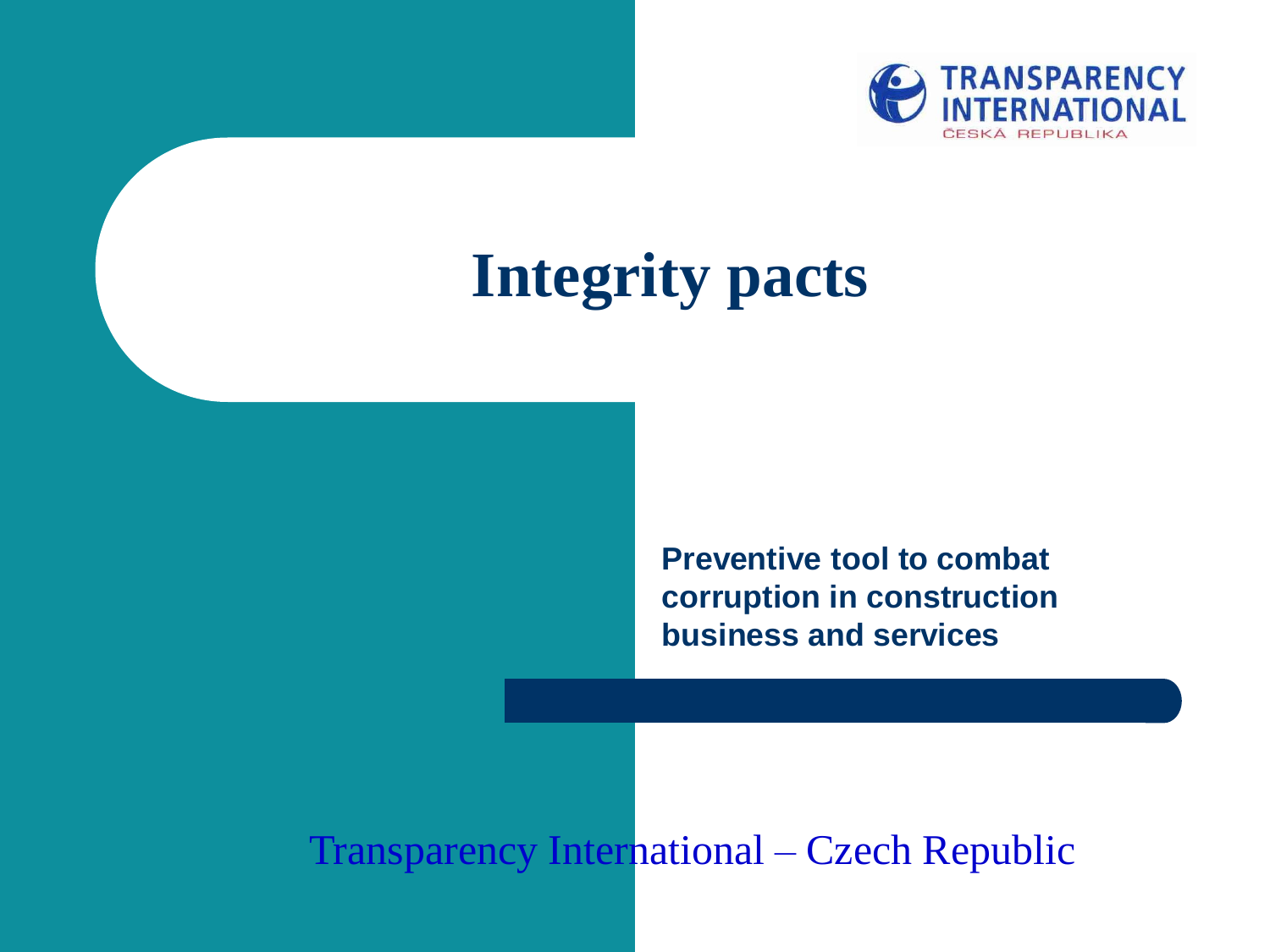### **Integrity pacts**

- Voluntary agreement / multilateral pact
- Effective anti-corruption tool
- Complex method applicable in any contracts where public sources are involved
- Serves to decrease costs and risks in procurement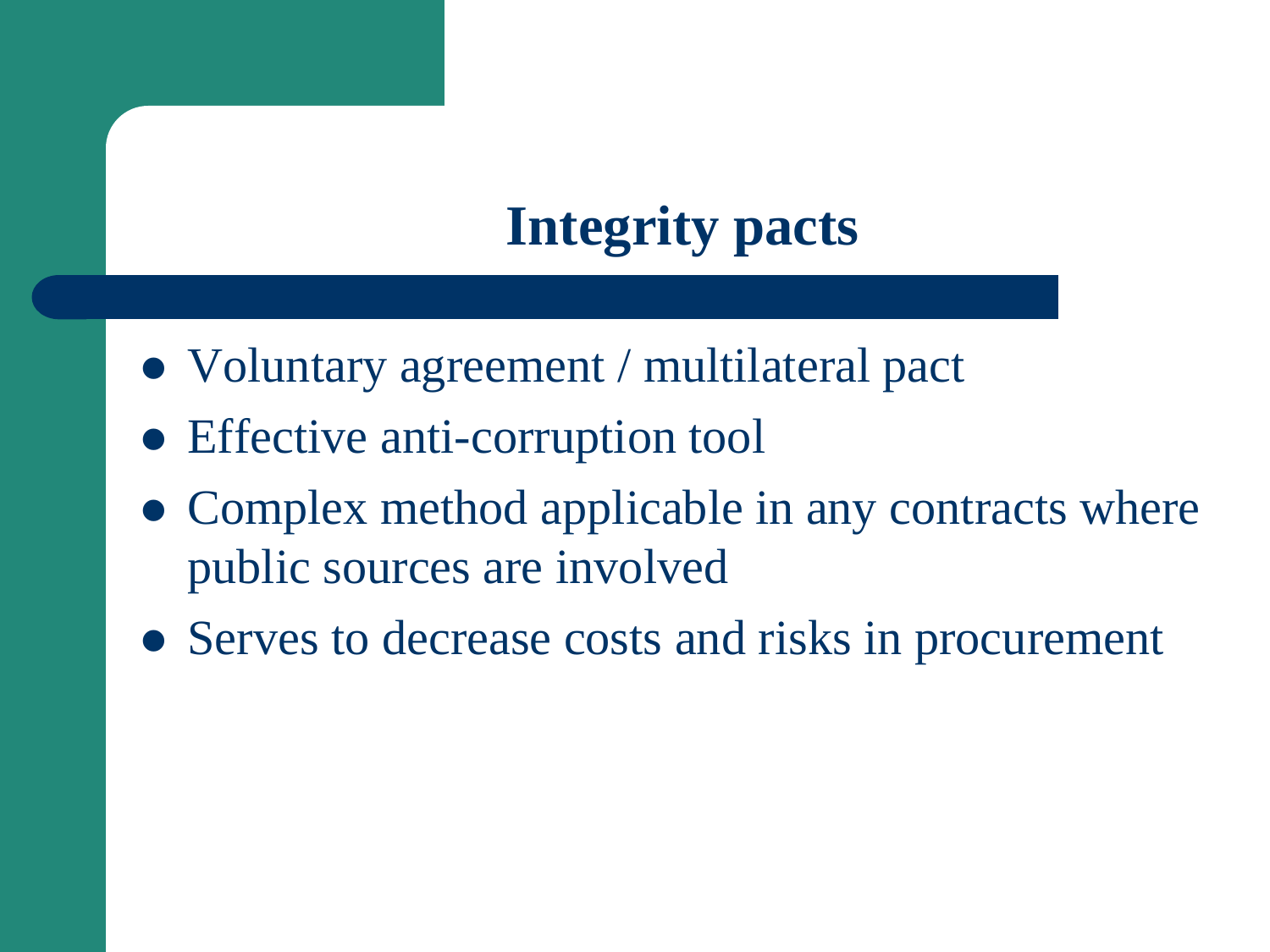#### **Preconditions for IP implementation**

- awareness and willingness to meet preventive measures
- good understanding of the benefits of a clean and transparent competition
- advanced understanding of threats of corruptive practices and the consequences of them
- disclosure and information openness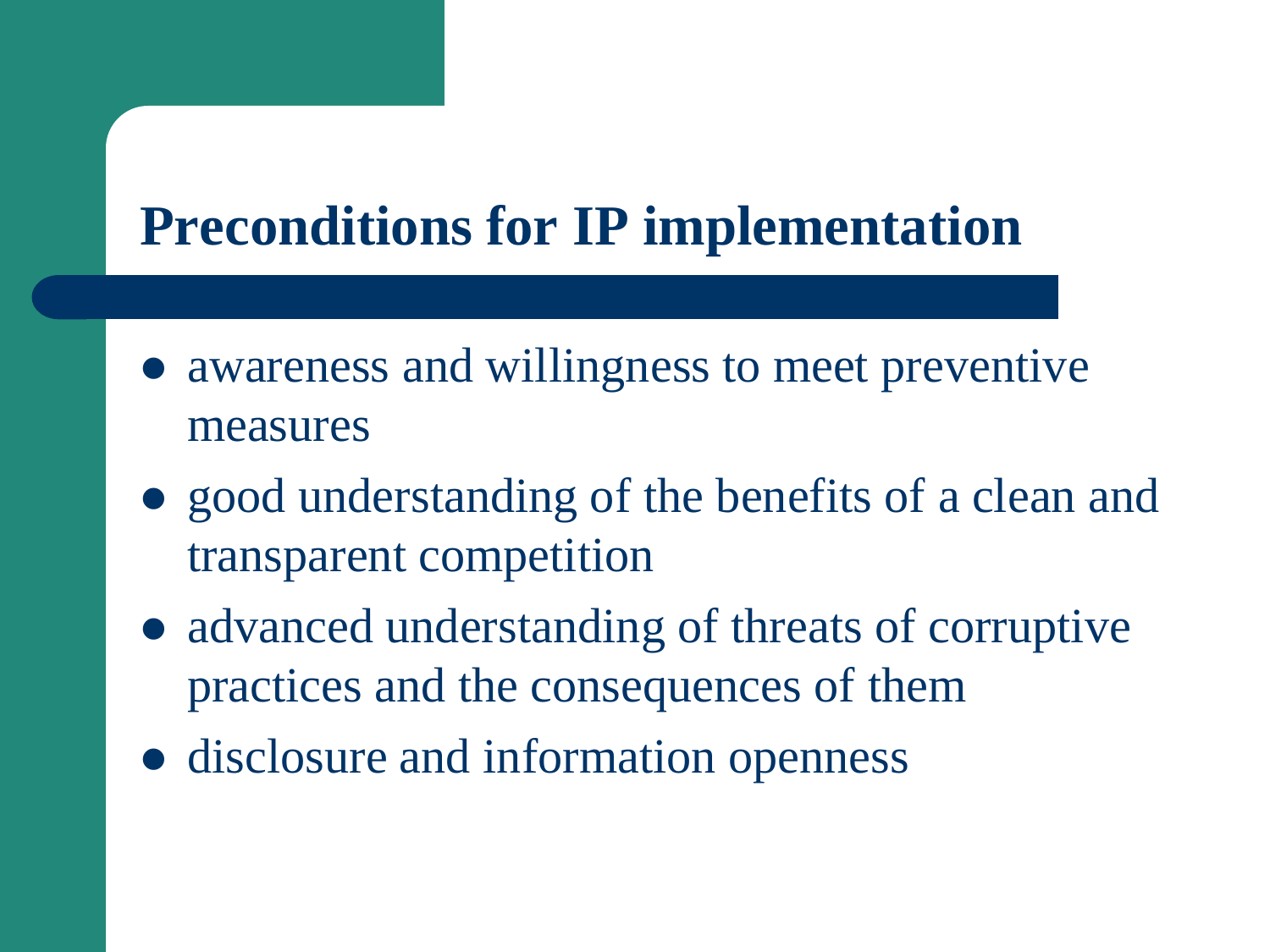# **Main objective of IP**

- To increase transparency in public bidding processes, decreases corruption propensity
- To create a change in the official culture
- create a more equitable balance of power between the winning contractor and the contracting public body
- produce empirical corruption risk data in public resource investment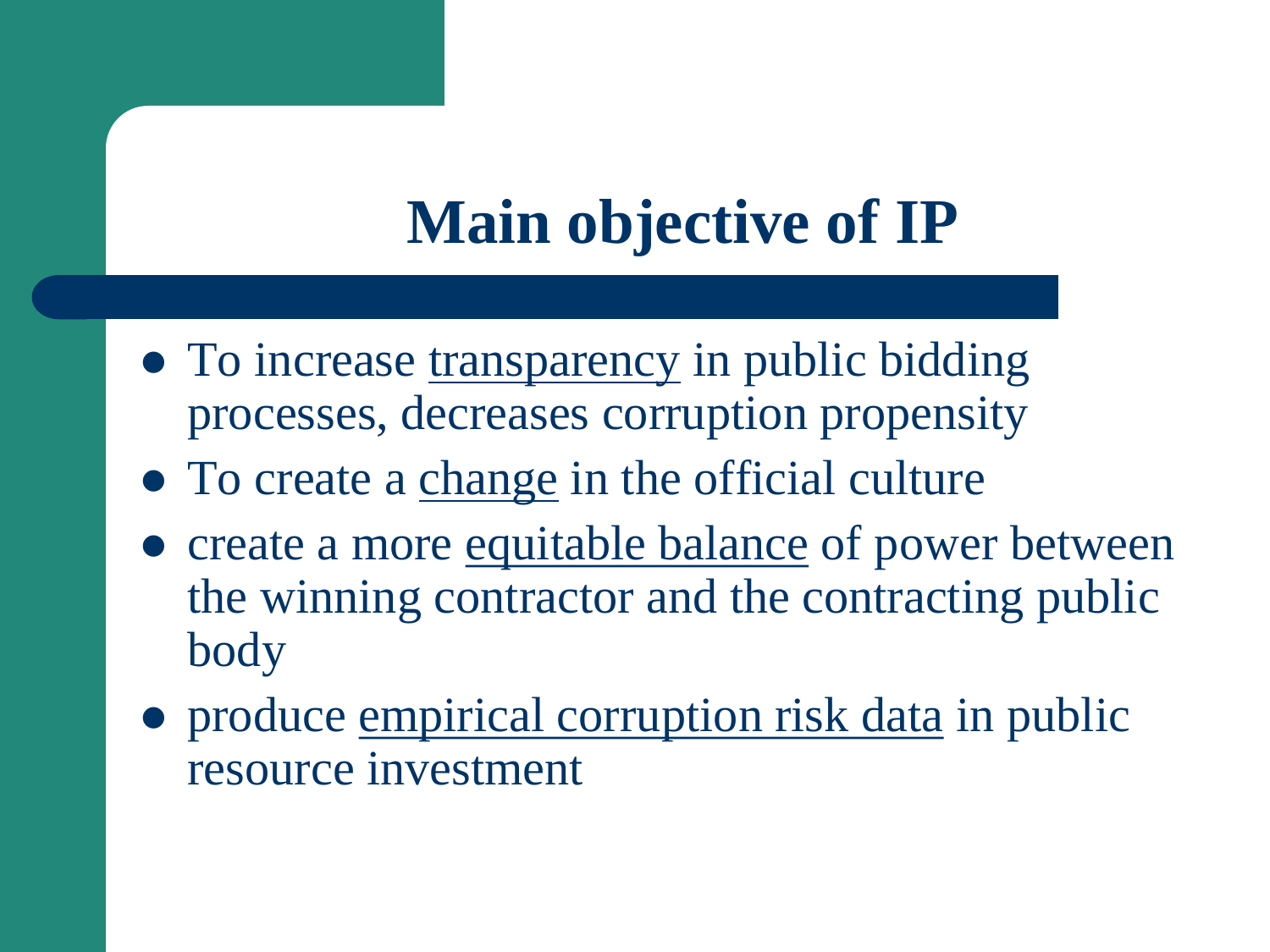## **How does a IP work?**

- A meeting is called which allows all bidders to discuss the pact – terms and conditions are agreed
- A standard draft pact is prepared for the bidders
- The IP process is explained to all interested bidders
- Informal and formal assurance of the institutional
- Highest representatives of both sides signing the IP
- Monitoring and evaluation of the contract
- Maintain transparency at each level of IP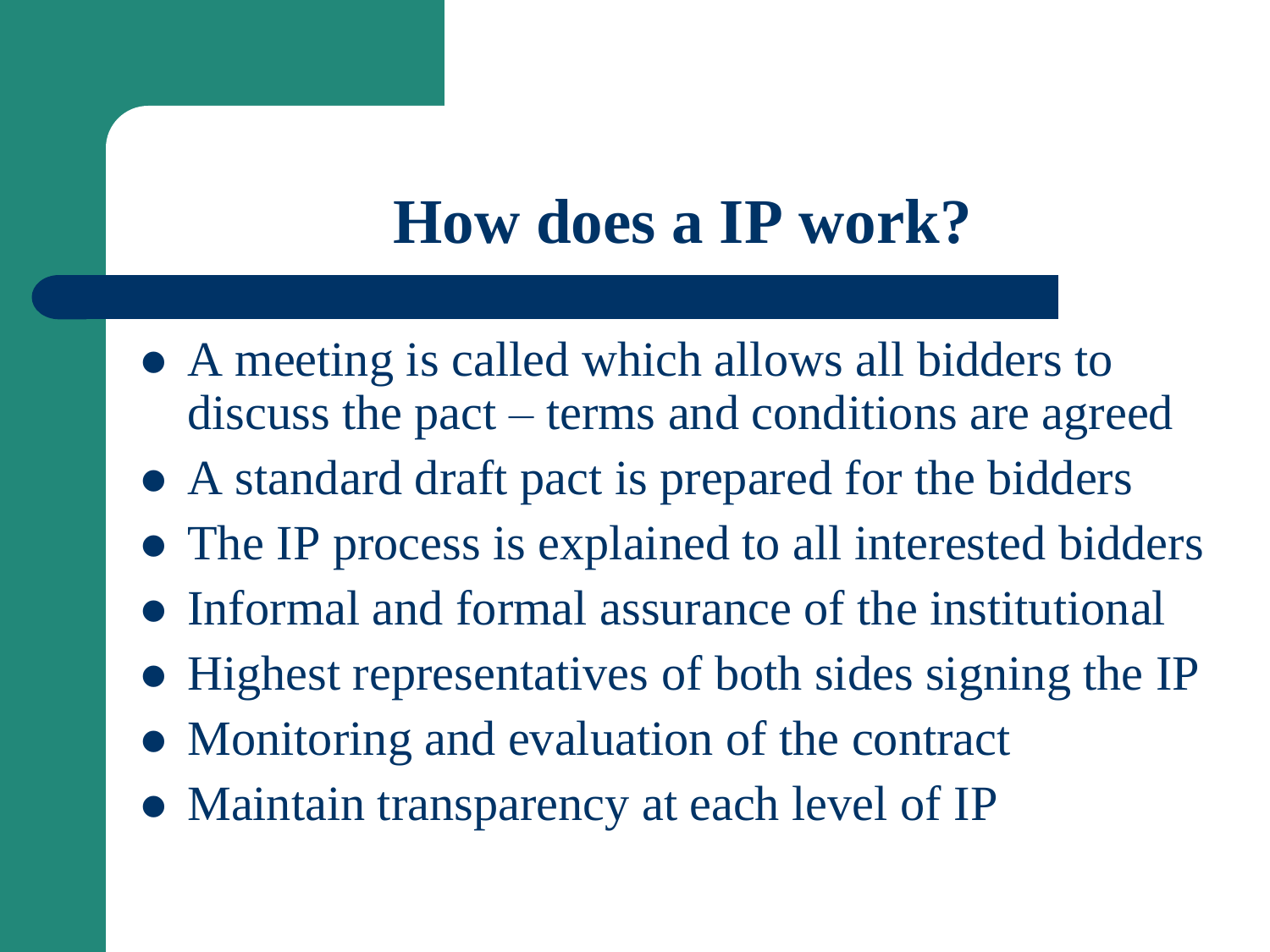## **Lessons learned since 2000**

- All administrative levels must be involved
- The participants value the contribution of TI
- Monitoring is crucial to assure the agreed pact
- $\bullet$  If a third party (TI) is not involved risk of trivialization
- Private companies hesitant to use the tool if a direct benefit is unclear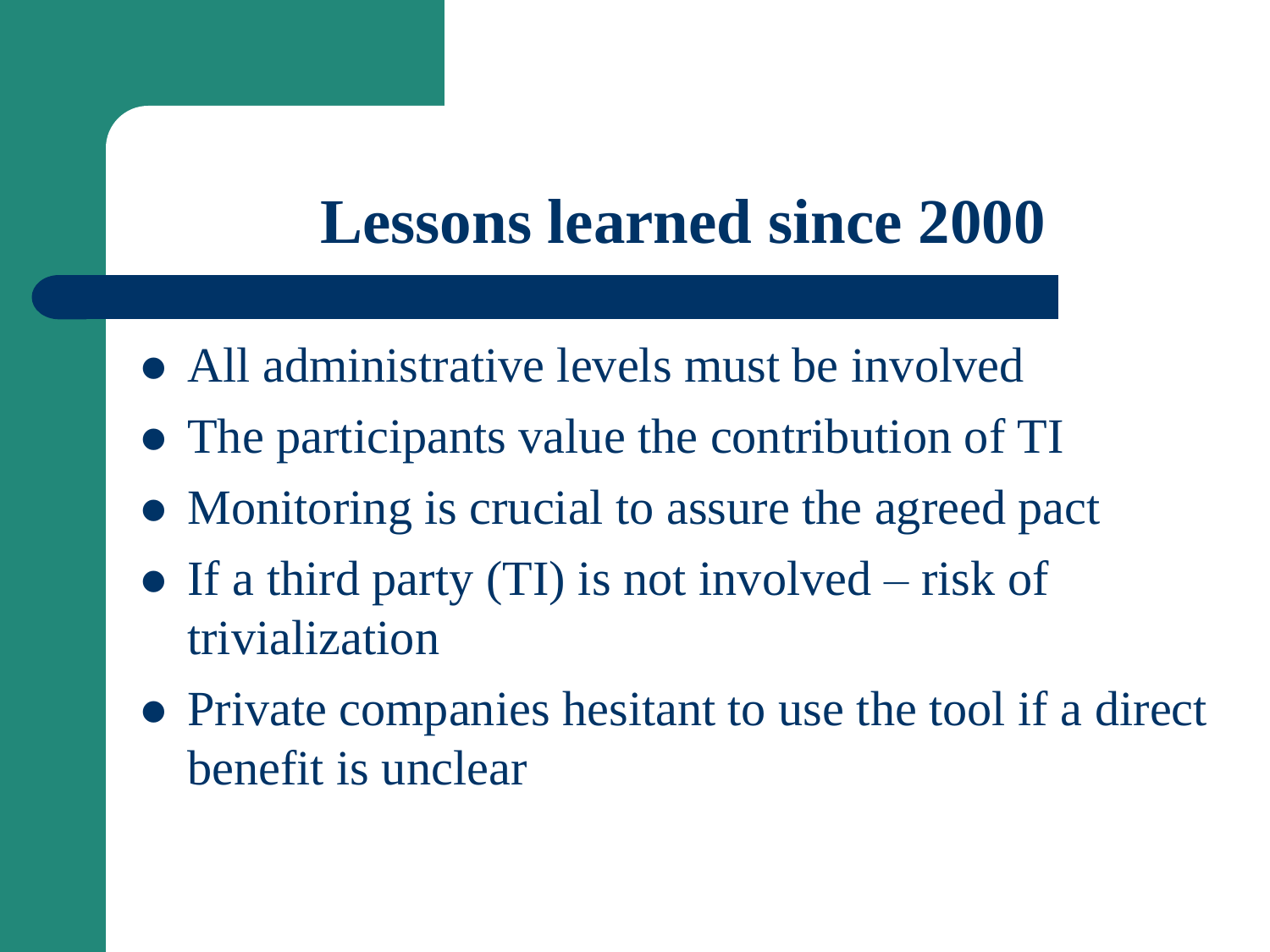## **Main difficulties and risks**

- Keeping TI independent high reputation risk
- TI is not the decision-making body
- Find sufficient financial sources to secure operations of TI in the IP
- It is necessary to count with:

a) resistance of public officials to improve process management

- b) inhibition (private sector) to make the tool effective
- c) abstain from denounce irregularities
- d) the length of the process, not necessarily welcomed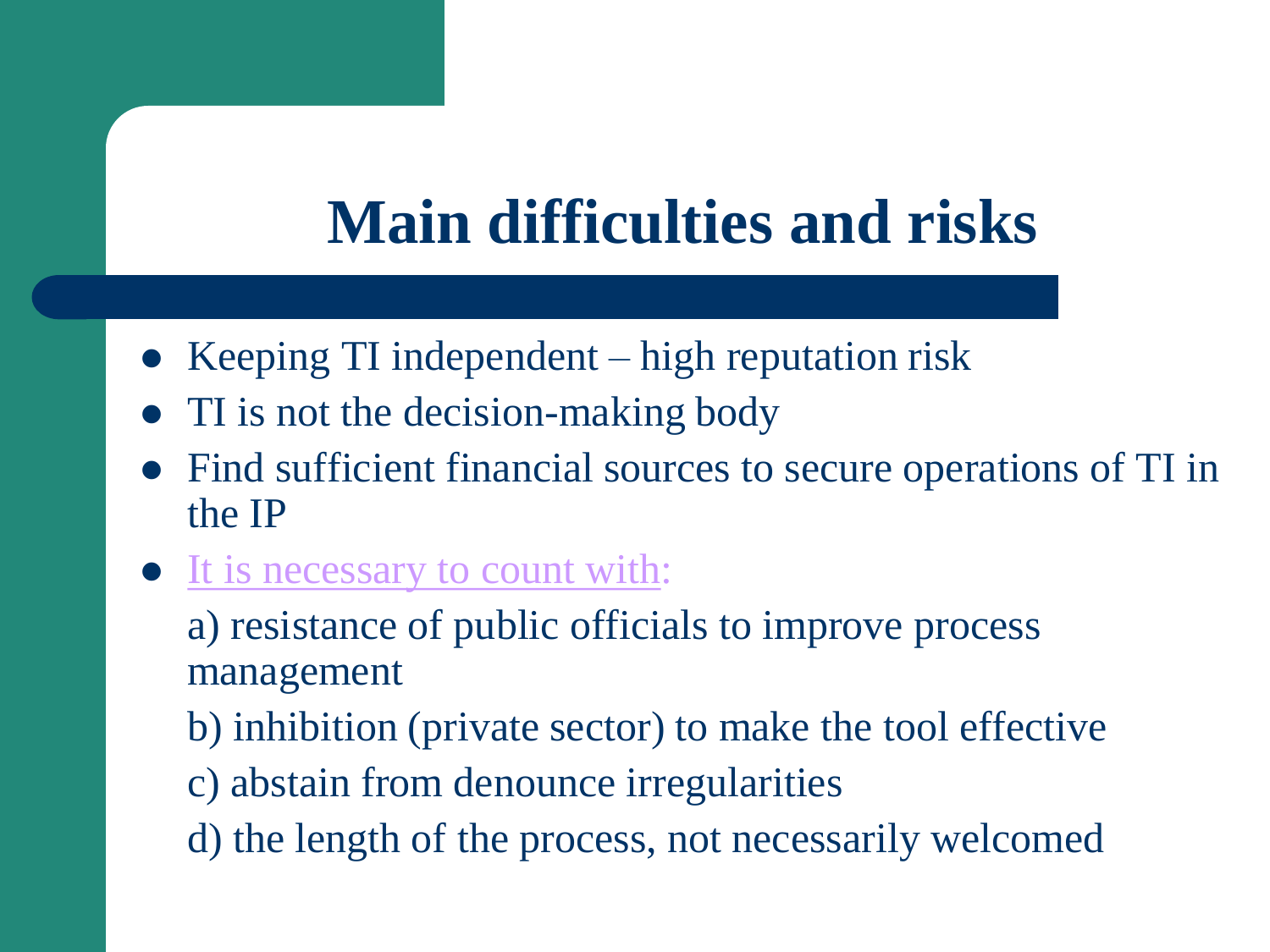#### **Main challenges in the implementation process**

- Always keep the focus on the public interest
- Transfer of ownership of the tool for other users
- To position the tool into local government and in case of privatization contracts on central level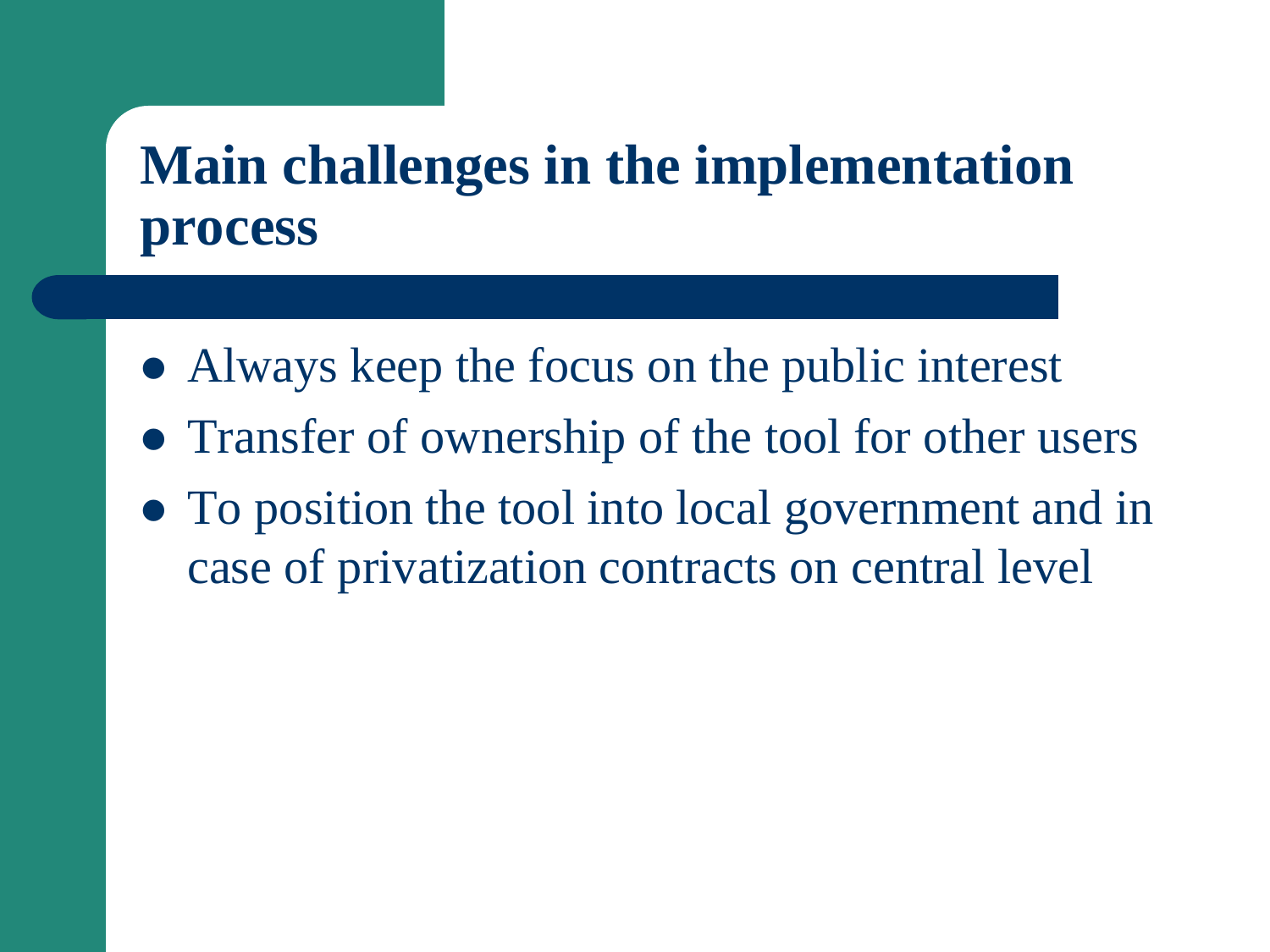## **Empirical data**

- IP are used since 2000 in 23 chapters
- Colombia, Mexico, Ecuador, Argentina, Pakistan, Germany, Lithuania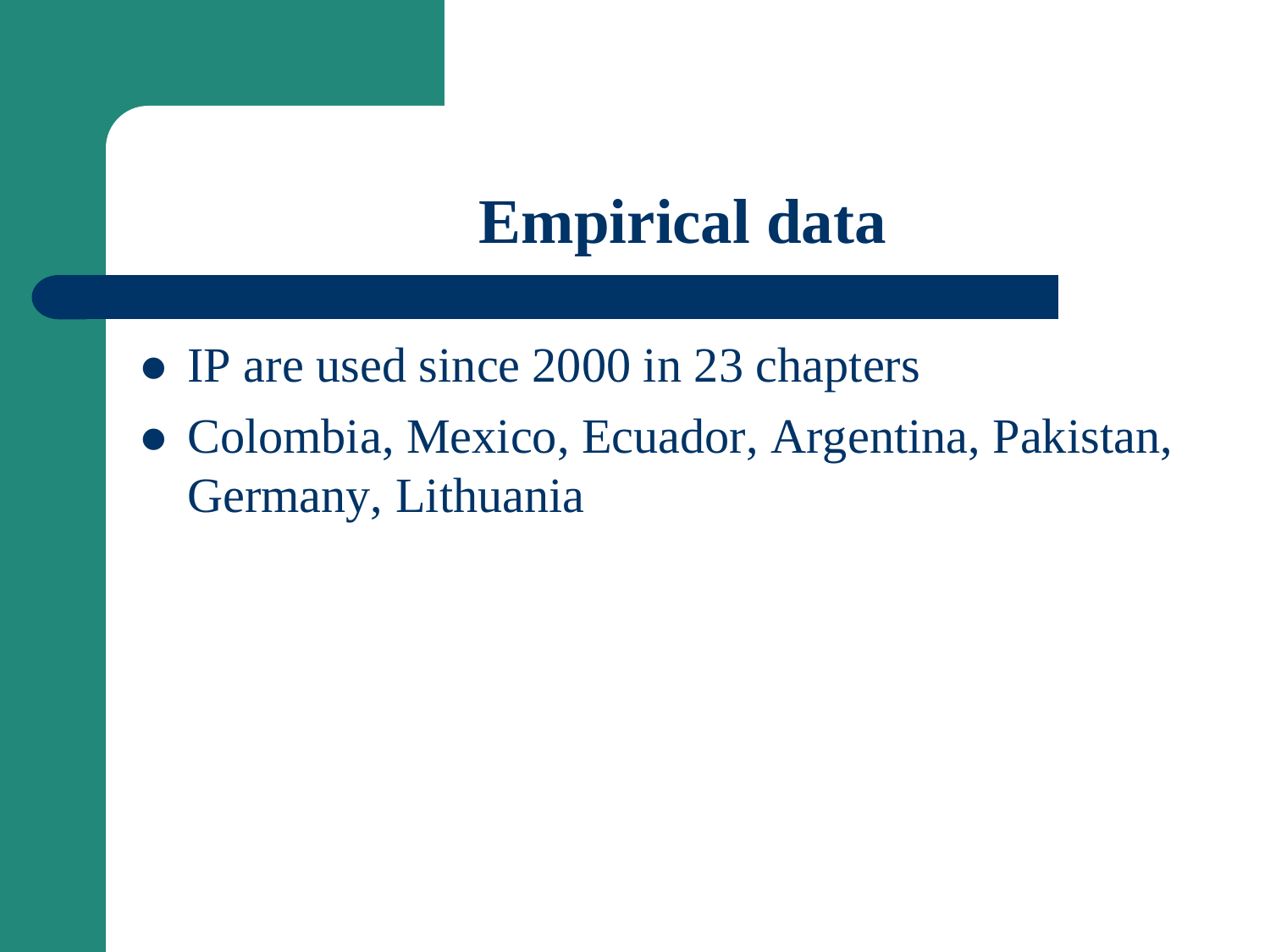#### **Pakistan – Karachi Water & Sewerage Board Project Pakistan Steel**

| <b>Nature of</b><br><b>Assignment</b>     | <b>GoP</b><br><b>Approved</b><br><b>Estimated</b><br><b>Costs</b> | <b>Contract</b><br><b>Award Costs</b> | <b>Saving</b> |
|-------------------------------------------|-------------------------------------------------------------------|---------------------------------------|---------------|
| Design⋑<br>ervision<br><b>Consultants</b> | 4,22 Million                                                      | 1,04 Million                          | 3,13 Million  |
| Construction<br>Contracts                 | 88,6 Million                                                      | 74,63 Million                         | 14,04 million |
| Total                                     | 92,85Million                                                      | 75,67 Million                         | 17,18 Million |

**Source: TI Pakistan**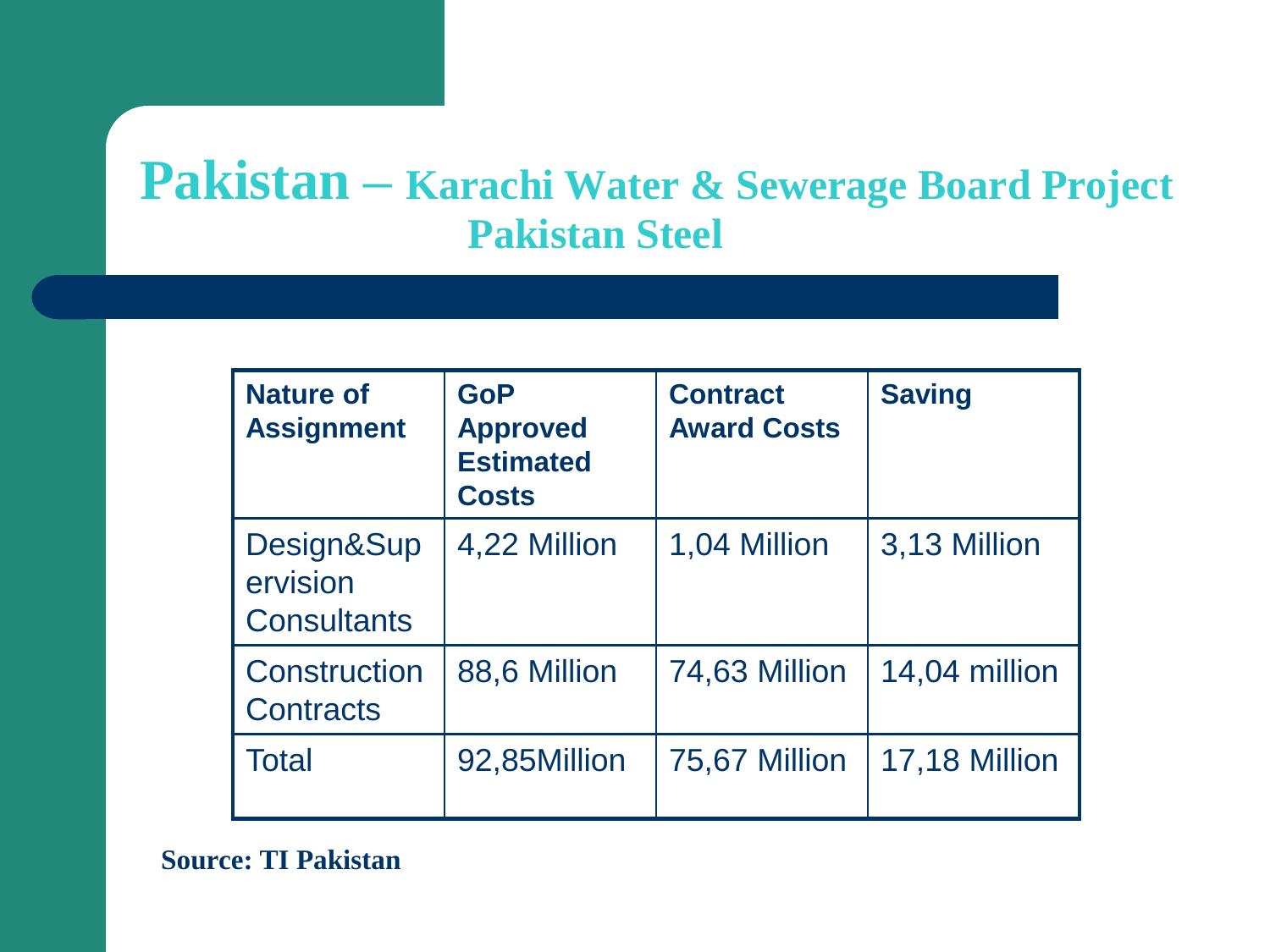- Ecuador Mobile phone supplier  $25\%$  savings from costs
- Argentina Garbage collection at local level savings USD 13 Mil.

**Source: TI Ecuador and Poder Cuidadano/Argentina**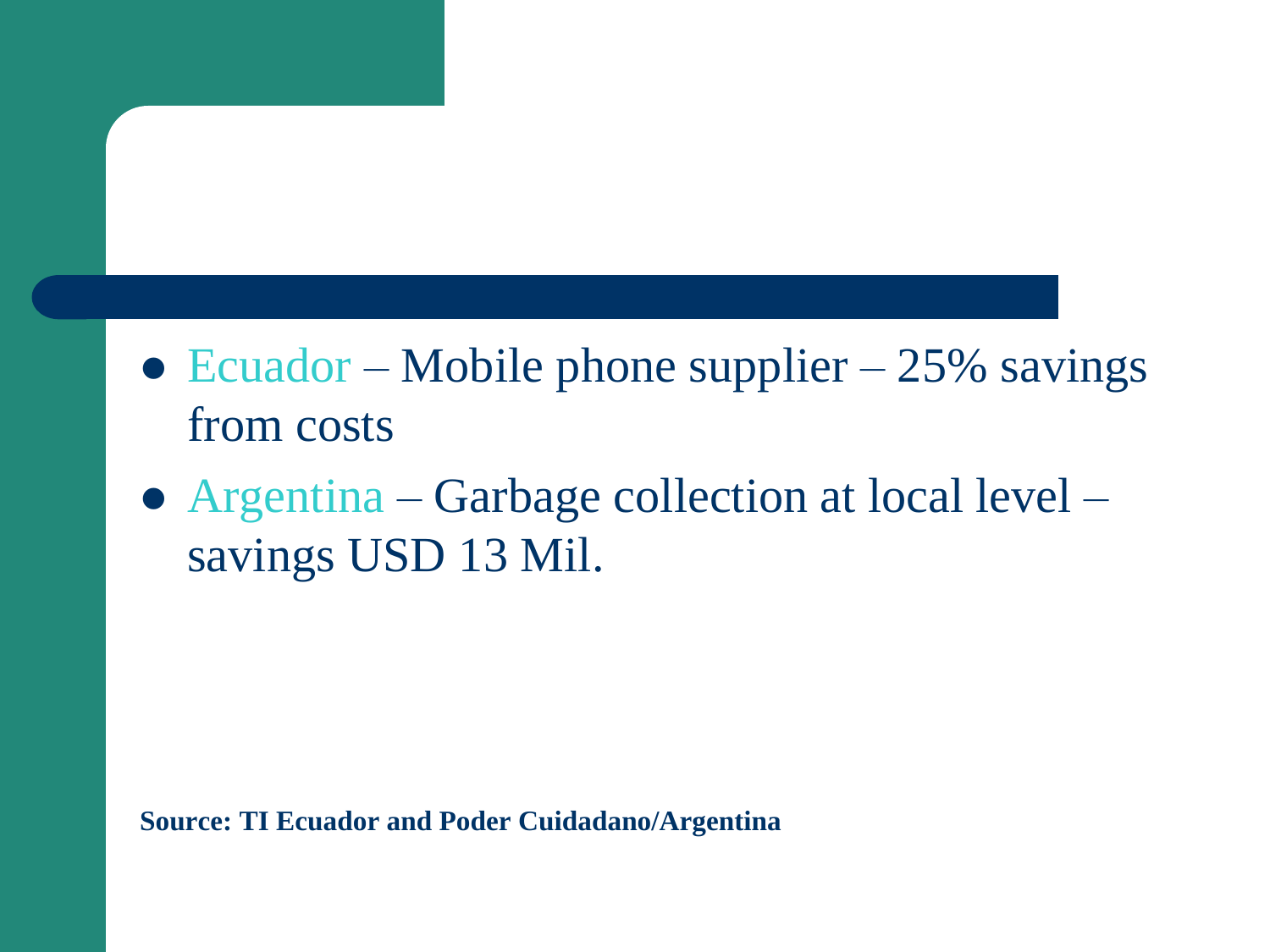### **Resume**

- Prevention costs more attention and sources but is more effective
- Prevention cultivates the environment
- Repression when effective is costly and in some countries encounters with legal obstacles
- Repression as a single measure is ineffective
- A combination of preventive and repressive measures can help to combat corruption in the procurement process.